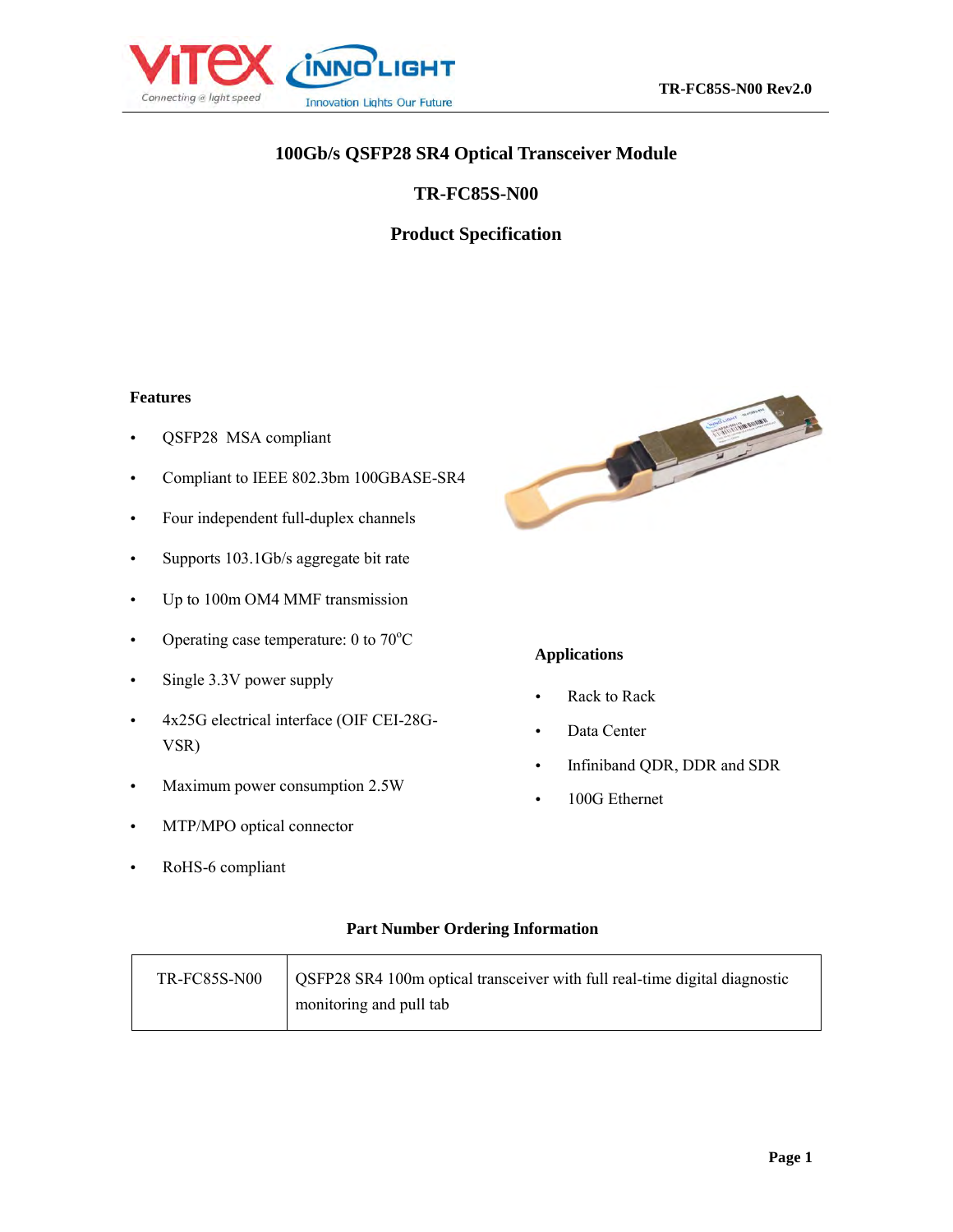

#### **1. General Description**

This product is a parallel 100Gb/s Quad Small Form-factor Pluggable (QSFP28) optical module. It provides increased port density and total system cost savings. The QSFP28 full-duplex optical module offers 4 independent transmit and receive channels, each capable of 25Gb/s operation for an aggregate data rate of 100Gb/s on 100 meters of OM4 multi-mode fiber.

An optical fiber ribbon cable with an MTP/MPO connector can be plugged into the QSFP28 module receptacle. Proper alignment is ensured by the guide pins inside the receptacle. The cable usually cannot be twisted for proper channel to channel alignment. Electrical connection is achieved through an MSA-compliant 38-pin edge type connector.

The module operates by a single +3.3V power supply. LVCMOS/LVTTL global control signals, such as Module Present, Reset, Interrupt and Low Power Mode, are available with the modules. A 2-wire serial interface is available to send and receive more complex control signals, and to receive digital diagnostic information. Individual channels can be addressed and unused channels can be shut down for maximum design flexibility.

The product is designed with form factor, optical/electrical connection and digital diagnostic interface according to the QSFP28 Multi-Source Agreement (MSA). It has been designed to meet the harshest external operating conditions including temperature, humidity and EMI interference. The module offers very high functionality and feature integration, accessible via a two-wire serial interface.

#### **2. Functional Description**

This product converts parallel electrical input signals into parallel optical signals, by a driven Vertical Cavity Surface Emitting Laser (VCSEL) array. The transmitter module accepts electrical input signals compatible with Common Mode Logic (CML) levels. All input data signals are differential and internally terminated. The receiver module converts parallel optical input signals via a photo detector array into parallel electrical output signals. The receiver module outputs electrical signals are also voltage compatible with Common Mode Logic (CML) levels. All data signals are differential and support a data rates up to 25Gb/s per channel. Figure 1 shows the functional block diagram of this product.

A single +3.3V power supply is required to power up the module. Both power supply pins VccTx and VccRx are internally connected and should be applied concurrently. As per MSA specifications the module offers 7 low speed hardware control pins (including the 2-wire serial interface): ModSelL, SCL, SDA, ResetL, LPMode, ModPrsL and IntL.

Module Select (ModSelL) is an input pin. When held low by the host, the module responds to 2-wire serial communication commands. The ModSelL allows the use of multiple QSFP28 modules on a single 2-wire interface bus – individual ModSelL lines for each QSFP28 module must be used.

Serial Clock (SCL) and Serial Data (SDA) are required for the 2-wire serial bus communication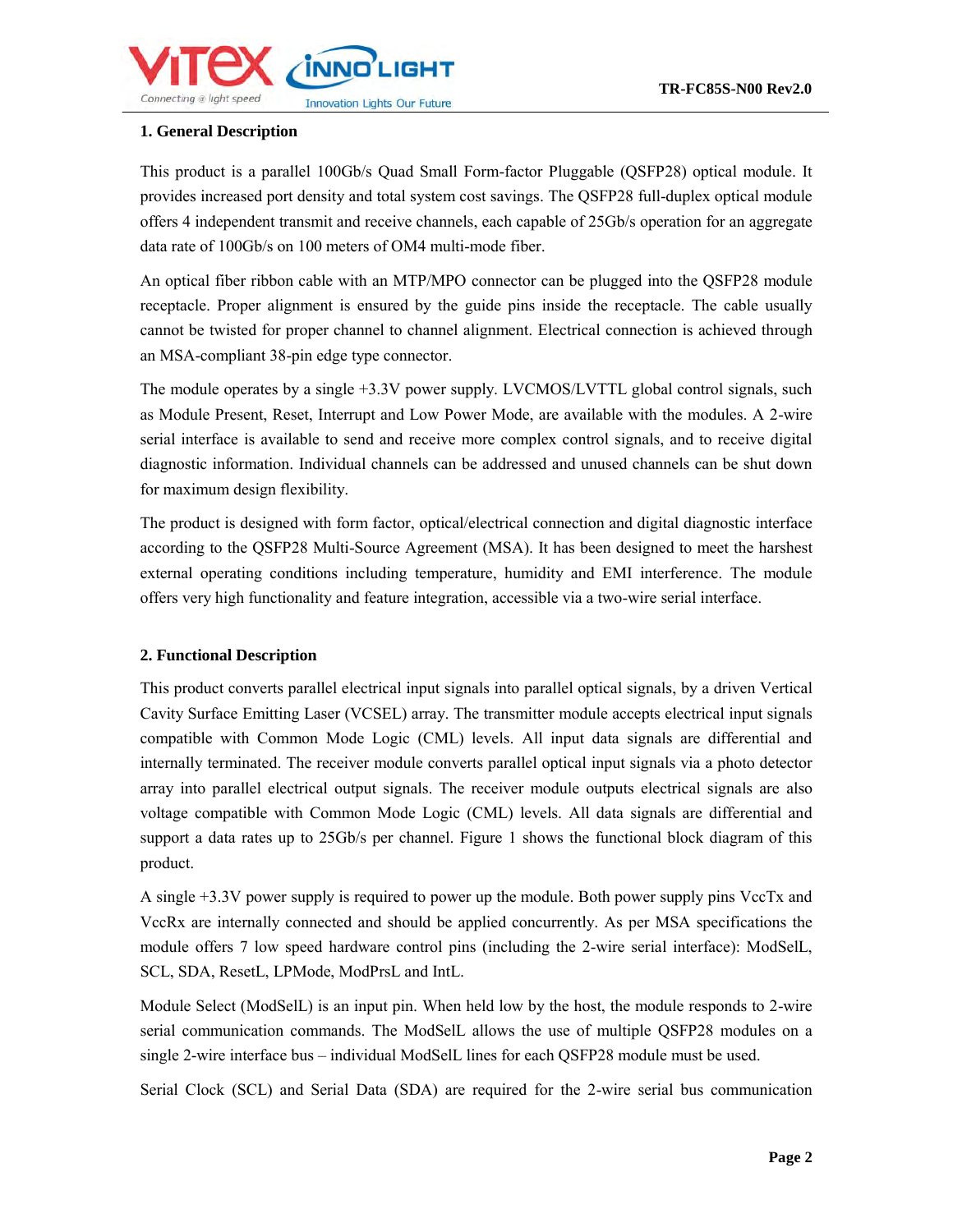

interface and enable the host to access the QSFP28 memory map.

The ResetL pin enables a complete module reset, returning module settings to their default state, when a low level on the ResetL pin is held for longer than the minimum pulse length. During the execution of a reset the host shall disregard all status bits until the module indicates a completion of the reset interrupt. The module indicates this by posting an IntL (Interrupt) signal with the Data\_Not\_Ready bit negated in the memory map. Note that on power up (including hot insertion) the module should post this completion of reset interrupt without requiring a reset.

Low Power Mode (LPMode) pin is used to set the maximum power consumption for the module in order to protect hosts that are not capable of cooling higher power modules, should such modules be accidentally inserted.

Module Present (ModPrsL) is a signal local to the host board which, in the absence of a module, is normally pulled up to the host Vcc. When a module is inserted into the connector, it completes the path to ground through a resistor on the host board and asserts the signal. ModPrsL then indicates a module is present by setting ModPrsL to a "Low" state.

Interrupt (IntL) is an output pin. Low indicates a possible module operational fault or a status critical to the host system. The host identifies the source of the interrupt using the 2-wire serial interface. The IntL pin is an open collector output and must be pulled to the Host Vcc voltage on the Host board.



#### **3. Transceiver Block Diagram**

**Figure 1. Transceiver Block Diagram**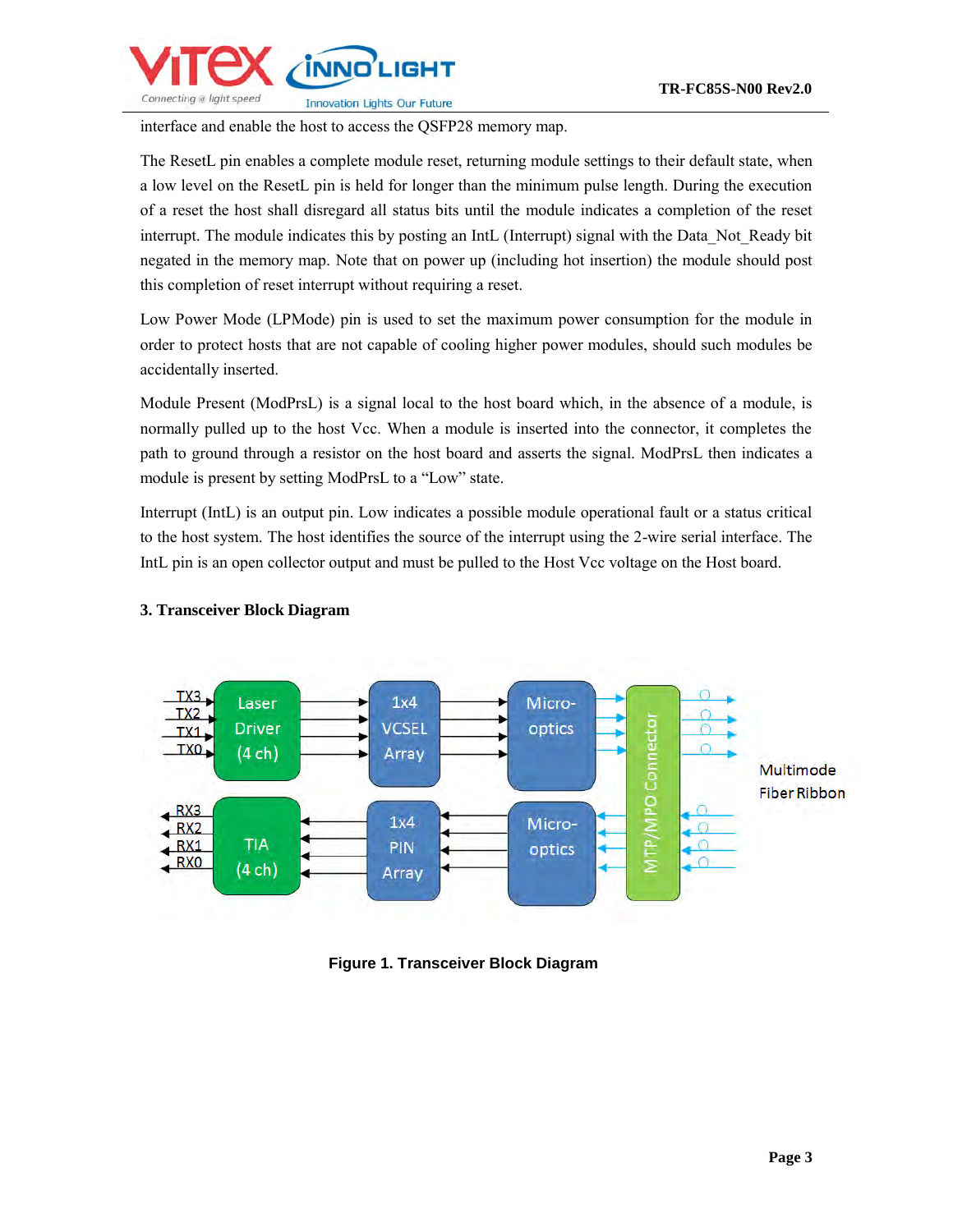

#### **4. Pin Assignment and Description**



**Figure 2. MSA Compliant Connector**

#### **Pin Definition**

| <b>PIN</b>     | Logic      | <b>Symbol</b> | <b>Name/Description</b>              | <b>Notes</b>   |
|----------------|------------|---------------|--------------------------------------|----------------|
| 1              |            | <b>GND</b>    | Ground                               | 1              |
| 2              | $CML-I$    | Tx2n          | Transmitter Inverted Data Input      |                |
| 3              | CML-I      | Tx2p          | Transmitter Non-Inverted Data output |                |
| $\overline{4}$ |            | <b>GND</b>    | Ground                               | 1              |
| 5              | $CML-I$    | Tx4n          | Transmitter Inverted Data Input      |                |
| 6              | $CML-I$    | Tx4p          | Transmitter Non-Inverted Data output |                |
| 7              |            | <b>GND</b>    | Ground                               | 1              |
| 8              | LVTLL-I    | ModSelL       | Module Select                        |                |
| 9              | LVTLL-I    | ResetL        | Module Reset                         |                |
| 10             |            | VccRx         | +3.3V Power Supply Receiver          | $\mathfrak{D}$ |
| 11             | LVCMOS-I/O | <b>SCL</b>    | 2-Wire Serial Interface Clock        |                |
| 12             | LVCMOS-I/O | <b>SDA</b>    | 2-Wire Serial Interface Data         |                |
| 13             |            | <b>GND</b>    | Ground                               |                |
| 14             | CML-O      | Rx3p          | Receiver Non-Inverted Data Output    |                |
| 15             | CML-O      | Rx3n          | Receiver Inverted Data Output        |                |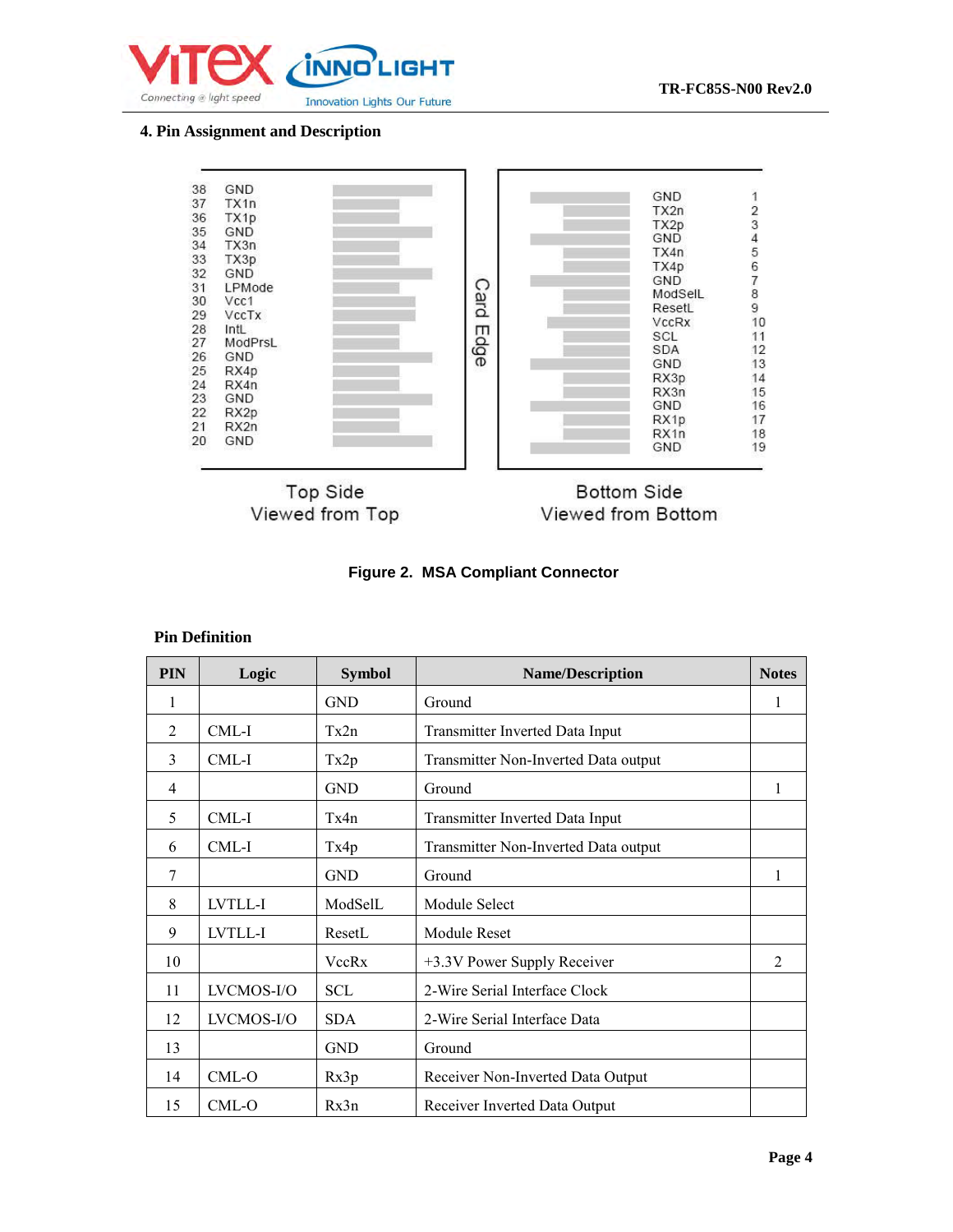

| 16 |         | <b>GND</b> | Ground                              | 1              |
|----|---------|------------|-------------------------------------|----------------|
| 17 | $CML-O$ | Rx1p       | Receiver Non-Inverted Data Output   |                |
| 18 | $CML-O$ | Rx1n       | Receiver Inverted Data Output       |                |
| 19 |         | <b>GND</b> | Ground                              | 1              |
| 20 |         | <b>GND</b> | Ground                              | 1              |
| 21 | CML-O   | Rx2n       | Receiver Inverted Data Output       |                |
| 22 | CML-O   | Rx2p       | Receiver Non-Inverted Data Output   |                |
| 23 |         | <b>GND</b> | Ground                              | $\mathbf{1}$   |
| 24 | CML-O   | Rx4n       | Receiver Inverted Data Output       | 1              |
| 25 | $CML-O$ | Rx4p       | Receiver Non-Inverted Data Output   |                |
| 26 |         | <b>GND</b> | Ground                              | 1              |
| 27 | LVTTL-O | ModPrsL    | Module Present                      |                |
| 28 | LVTTL-O | IntL       | Interrupt                           |                |
| 29 |         | VccTx      | +3.3 V Power Supply transmitter     | 2              |
| 30 |         | Vcc1       | +3.3 V Power Supply                 | $\overline{2}$ |
| 31 | LVTTL-I | LPMode     | Low Power Mode                      |                |
| 32 |         | <b>GND</b> | Ground                              | 1              |
| 33 | $CML-I$ | Tx3p       | Transmitter Non-Inverted Data Input |                |
| 34 | CML-I   | Tx3n       | Transmitter Inverted Data Output    |                |
| 35 |         | <b>GND</b> | Ground                              | 1              |
| 36 | CML-I   | Tx1p       | Transmitter Non-Inverted Data Input |                |
| 37 | CML-I   | Tx1n       | Transmitter Inverted Data Output    |                |
| 38 |         | <b>GND</b> | Ground                              | 1              |

Notes:

- 1. GND is the symbol for signal and supply (power) common for QSFP28 modules. All are common within the QSFP28 module and all module voltages are referenced to this potential unless otherwise noted. Connect these directly to the host board signal common ground plane.
- 2. VccRx, Vcc1 and VccTx are the receiver and transmitter power suppliers and shall be applied concurrently. Recommended host board power supply filtering is shown in Figure 4 below. Vcc Rx, Vcc1 and Vcc Tx may be internally connected within the QSFP28 transceiver module in any combination. The connector pins are each rated for a maximum current of 1000mA.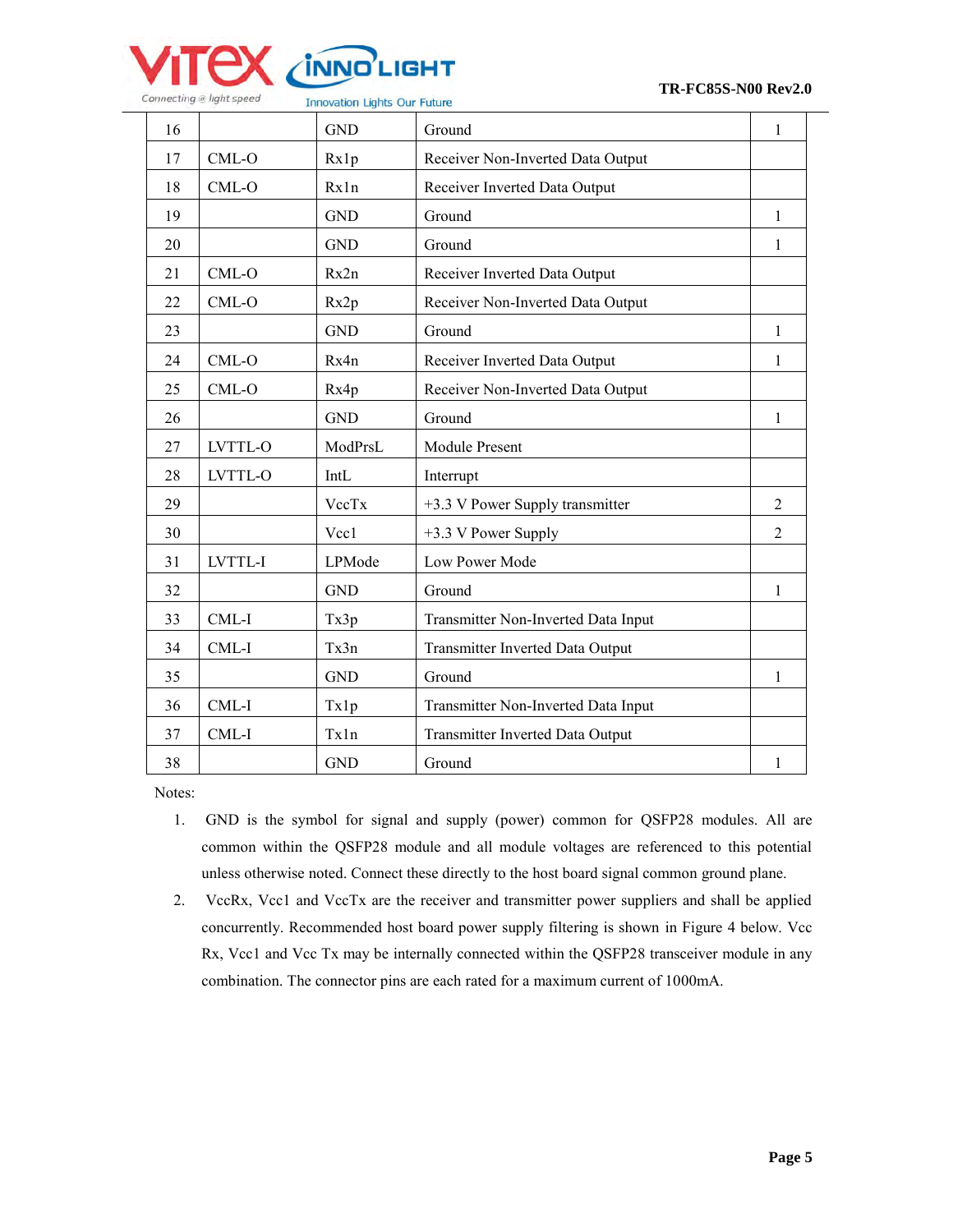

#### **5. Optical Interface Lanes and Assignment**

Figure 3 shows the orientation of the multi-mode fiber facets of the optical connector. Table 1 provides the lane assignment.



**Figure 3. Outside View of the QSFP28 Module MPO Receptacle**

**Table 1: Lane Assignment** 

| Fiber#  | <b>Lane Assignment</b> |
|---------|------------------------|
| 1       | RX <sub>0</sub>        |
| 2       | RX1                    |
| 3       | RX <sub>2</sub>        |
| 4       | RX3                    |
| 5,6,7,8 | Not used               |
| 9       | TX3                    |
| 10      | TX <sub>2</sub>        |
| 11      | TX1                    |
| 12      | TX0                    |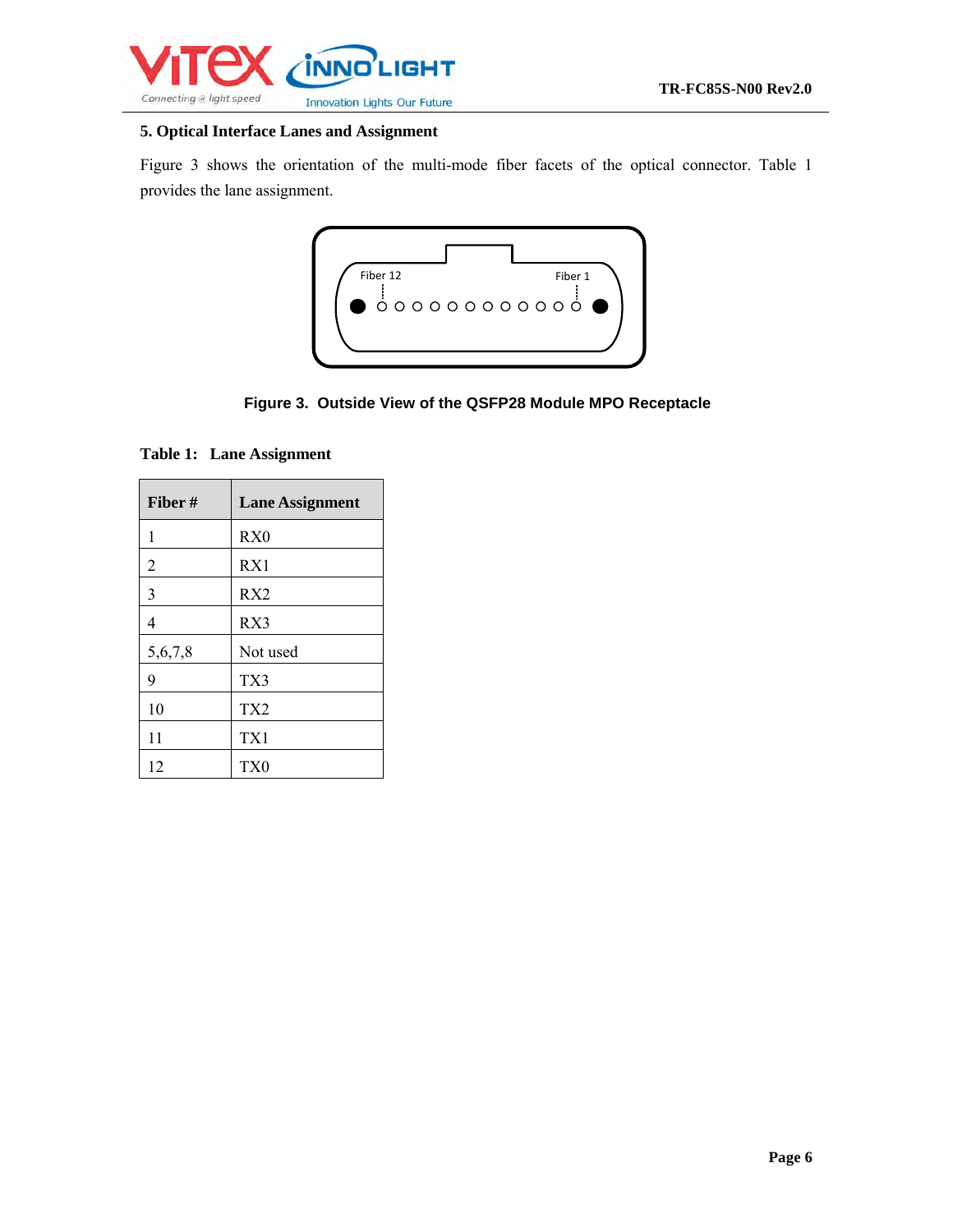

#### **6. Recommended Power Supply Filter**



#### **Figure 4. Recommended Power Supply Filter**

#### **7. Absolute Maximum Ratings**

It has to be noted that the operation in excess of any individual absolute maximum ratings might cause permanent damage to this module.

| <b>Parameter</b>                     | <b>Symbol</b>            | Min    | <b>Max</b> | <b>Units</b>    | <b>Note</b> |
|--------------------------------------|--------------------------|--------|------------|-----------------|-------------|
| Storage Temperature                  | $T_S$                    | $-40$  | 85         | degC            |             |
| <b>Operating Case Temperature</b>    | $T_{OP}$                 |        | 70         | degC            |             |
| Power Supply Voltage                 | $V_{CC}$                 | $-0.5$ | 3.6        | V               |             |
| Relative Humidity (non-condensation) | <b>RH</b>                | 0      | 85         | $\frac{0}{0}$   |             |
| Damage Threshold, each Lane          | $\mathrm{TH}_\mathrm{d}$ | 3.4    |            | d <sub>Bm</sub> |             |

#### **8. Recommended Operating Conditions and Power Supply Requirements**

| <b>Parameter</b>                  | <b>Symbol</b> | <b>Min</b> | <b>Typical</b> | <b>Max</b>   | <b>Units</b>    | <b>Notes</b> |
|-----------------------------------|---------------|------------|----------------|--------------|-----------------|--------------|
| <b>Operating Case Temperature</b> | $T_{OP}$      | $\theta$   |                | 70           | degC            |              |
| Power Supply Voltage              | $\rm V_{CC}$  | 3.135      | 3.3            | 3.465        | V               |              |
| Data Rate, each Lane              |               |            | 25.78125       |              | $\mathrm{Gb/s}$ |              |
| Data Rate Accuracy                |               | $-100$     |                | 100          | ppm             |              |
| Pre-FEC Bit Error Ratio           |               |            |                | $5x10^{-5}$  |                 |              |
| Post-FEC Bit Error Ratio          |               |            |                | $1x10^{-12}$ |                 |              |
| Control Input Voltage High        |               | 2          |                | Vcc          | V               |              |
| Control Input Voltage Low         |               | 0          |                | 0.8          | V               |              |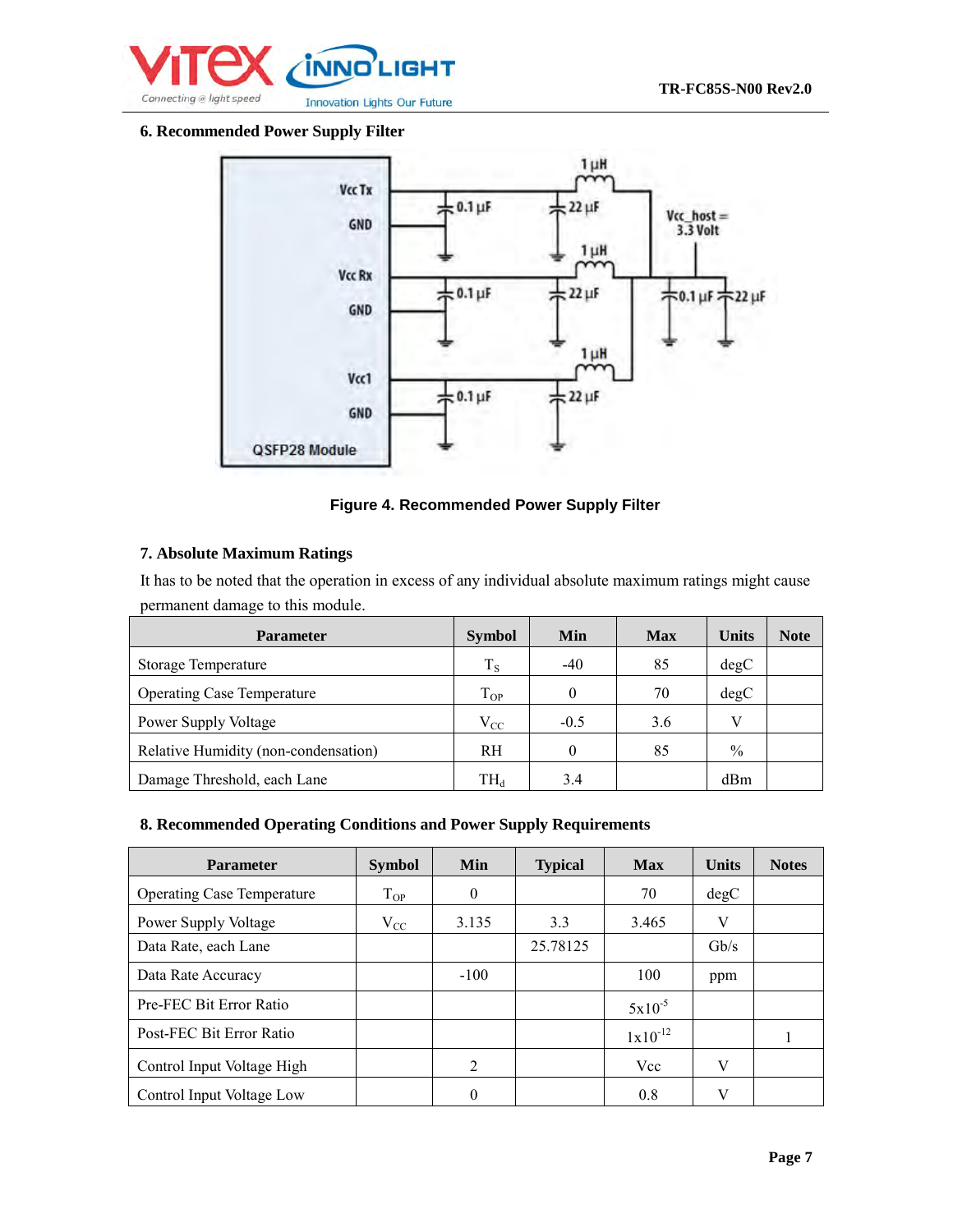

| Link Distance (OM3 MMF) |  | חד  | m |  |
|-------------------------|--|-----|---|--|
| Link Distance (OM4 MMF) |  | 100 | m |  |

Notes:

- 1. FEC provided by host system.
- 2. FEC required on host system to support maximum distance.

## **9. Electrical Characteristics**

The following electrical characteristics are defined over the Recommended Operating Environment unless otherwise specified.

| <b>Parameter</b>                                                                                          | <b>Test</b><br>Point | Min                                           | <b>Typical</b> | <b>Max</b>                               | <b>Units</b>  | <b>Notes</b> |  |  |  |
|-----------------------------------------------------------------------------------------------------------|----------------------|-----------------------------------------------|----------------|------------------------------------------|---------------|--------------|--|--|--|
| Power Consumption                                                                                         |                      |                                               |                | 2.5                                      | W             |              |  |  |  |
| <b>Supply Current</b>                                                                                     | Icc                  |                                               |                | 757                                      | mA            |              |  |  |  |
|                                                                                                           |                      | <b>Transmitter (each Lane)</b>                |                |                                          |               |              |  |  |  |
| Overload Differential Voltage<br>pk-pk                                                                    | TP <sub>1a</sub>     | 900                                           |                |                                          | mV            |              |  |  |  |
| Common Mode Voltage (Vcm)                                                                                 | TP1                  | $-350$                                        |                | 2850                                     | mV            | $\mathbf{1}$ |  |  |  |
| Differential Termination<br>Resistance Mismatch                                                           | TP1                  |                                               |                | 10                                       | $\frac{0}{0}$ | At 1MHz      |  |  |  |
| Differential Return Loss<br>(SDD11)                                                                       | TP1                  |                                               |                | See CEI-<br>28G-VSR<br>Equation<br>13-19 | dB            |              |  |  |  |
| Common Mode to Differential<br>conversion and Differential to<br>Common Mode conversion<br>(SDC11, SCD11) | TP1                  |                                               |                | See CEI-<br>28G-VSR<br>Equation<br>13-20 | dB            |              |  |  |  |
| <b>Stressed Input Test</b>                                                                                | TP1a                 | See CEI-<br>28G-VSR<br>Section<br>13.3.11.2.1 |                |                                          |               |              |  |  |  |
| Receiver (each Lane)                                                                                      |                      |                                               |                |                                          |               |              |  |  |  |
| Differential Voltage, pk-pk                                                                               | TP4                  |                                               |                | 900                                      | mV            |              |  |  |  |
| Common Mode Voltage (Vcm)                                                                                 | TP4                  | $-350$                                        |                | 2850                                     | mV            | 1            |  |  |  |
| Common Mode Noise, RMS                                                                                    | TP4                  |                                               |                | 17.5                                     | mV            |              |  |  |  |
| Differential Termination                                                                                  | TP4                  |                                               |                | 10                                       | $\frac{0}{0}$ | At 1MHz      |  |  |  |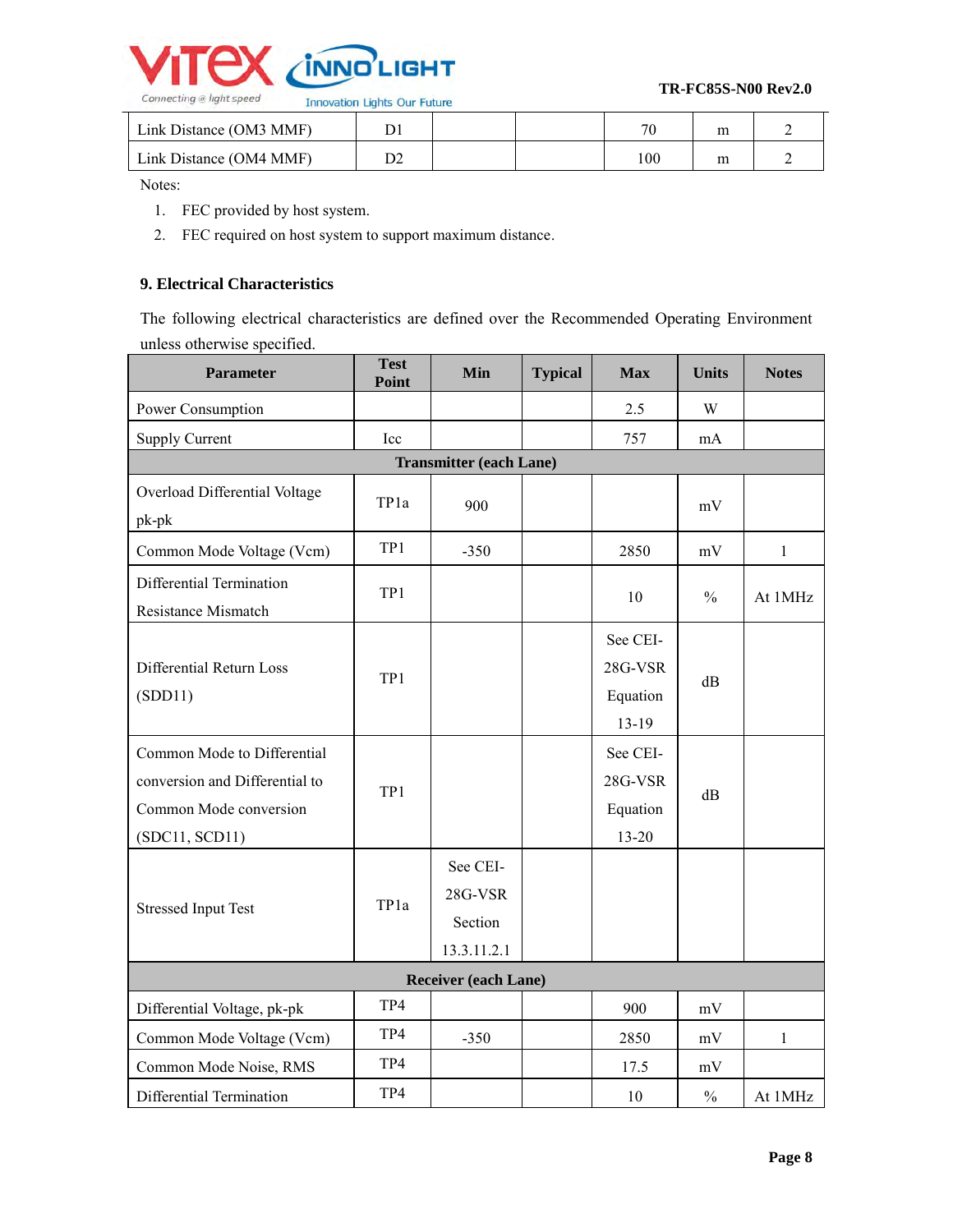

| Resistance Mismatch                                                                                       |     |      |                                              |          |                |
|-----------------------------------------------------------------------------------------------------------|-----|------|----------------------------------------------|----------|----------------|
| Differential Return Loss<br>(SDD22)                                                                       | TP4 |      | See CEI-<br>28G-VSR<br>Equation<br>$13-19$   | $\rm dB$ |                |
| Common Mode to Differential<br>conversion and Differential to<br>Common Mode conversion<br>(SDC22, SCD22) | TP4 |      | See CEI-<br>28G-VSR<br>Equation<br>$13 - 21$ | dB       |                |
| Common Mode Return Loss<br>(SCC22)                                                                        | TP4 |      | $-2$                                         | dB       | $\overline{2}$ |
| Transition Time, 20 to 80%                                                                                | TP4 | 9.5  |                                              | ps       |                |
| Vertical Eye Closure (VEC)                                                                                | TP4 |      | 5.5                                          | dB       |                |
| Eye Width at $10^{-15}$ probability<br>(EW15)                                                             | TP4 | 0.57 |                                              | UI       |                |
| Eye Height at $10^{-15}$ probability<br>(EH15)                                                            | TP4 | 228  |                                              | mV       |                |

Notes:

- 1. Vcm is generated by the host. Specification includes effects of ground offset voltage.
- 2. From 250MHz to 30GHz.

## **10. Optical Characteristics**

| <b>Parameter</b>                                            | <b>Symbol</b>                   | Min    | <b>Typical</b> | <b>Max</b> | <b>Units</b> | <b>Notes</b> |  |  |
|-------------------------------------------------------------|---------------------------------|--------|----------------|------------|--------------|--------------|--|--|
| <b>Transmitter</b>                                          |                                 |        |                |            |              |              |  |  |
| Center Wavelength                                           | $\lambda_c$                     | 840    | 850            | 860        | nm           |              |  |  |
| RMS Spectral Width                                          | $\Delta \lambda$ <sub>rms</sub> |        |                | 0.6        | nm           |              |  |  |
| Average Launch Power, each Lane                             | $P_{AVG}$                       | $-8.4$ |                | 2.4        | dBm          |              |  |  |
| <b>Optical Modulation Amplitude</b><br>(OMA), each Lane     | $P_{OMA}$                       | $-6.4$ |                | 3.0        | dBm          |              |  |  |
| Launch Power in OMA minus TDEC,<br>each Lane                |                                 | $-7.3$ |                |            | dBm          |              |  |  |
| Transmitter and Dispersion Eye<br>Closure (TDEC), each Lane |                                 |        |                | 4.3        | dB           |              |  |  |
| <b>Extinction Ratio</b>                                     | ER                              | 2.0    |                |            | dB           |              |  |  |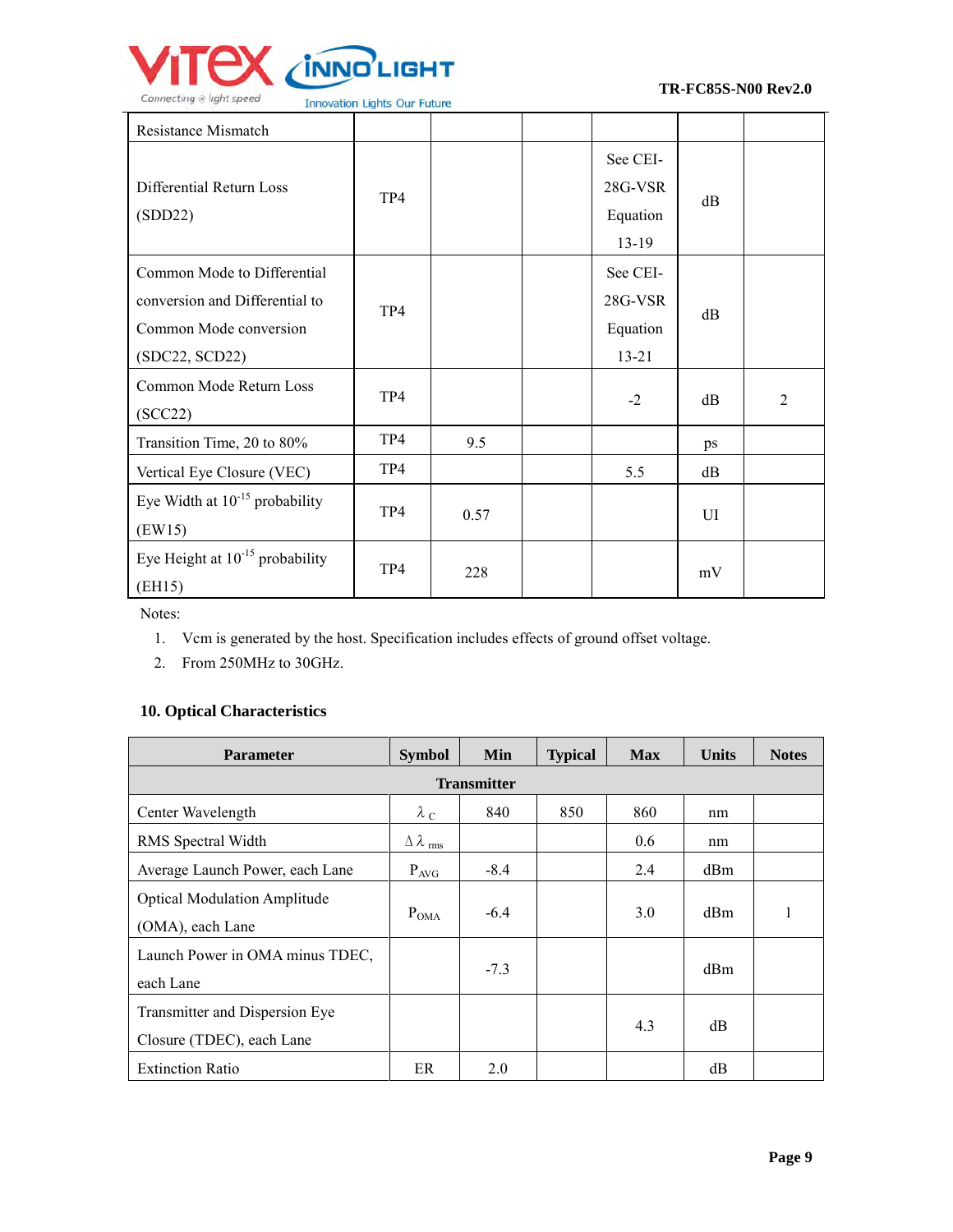

Definition {X1, X2, X3, Y1, Y2, Y3},

 **TR-FC85S-N00 Rev2.0**

| milovation Lights our ruture                                   |             |          |                                              |        |     |                          |
|----------------------------------------------------------------|-------------|----------|----------------------------------------------|--------|-----|--------------------------|
| Optical Return Loss Tolerance                                  | <b>TOL</b>  |          |                                              | 12     | dB  |                          |
| Average Launch Power OFF<br>Transmitter, each Lane             | Poff        |          |                                              | $-30$  | dBm |                          |
| <b>Encircled Flux</b>                                          |             |          | $\geq 86\%$ at 19 µm<br>$\leq$ 30% at 4.5 µm |        |     |                          |
| Transmitter Eye Mask Definition {X1,<br>X2, X3, Y1, Y2, Y3}    |             |          | $\{0.3, 0.38, 0.45, 0.35, 0.41, 0.5\}$       |        |     | $\overline{2}$           |
|                                                                |             | Receiver |                                              |        |     |                          |
| Center Wavelength                                              | $\lambda_c$ | 840      | 850                                          | 860    | nm  |                          |
| Damage Threshold, each Lane                                    | $TH_d$      | 3.4      |                                              |        | dBm | 3                        |
| Average Receive Power, each Lane                               |             | $-10.3$  |                                              | 2.4    | dBm |                          |
| Receive Power (OMA), each Lane                                 |             |          |                                              | 3.0    | dBm |                          |
| Receiver Sensitivity (OMA), each<br>Lane                       | <b>SEN</b>  |          |                                              | $-9.2$ | dBm | for BER<br>$= 5x10^{-5}$ |
| Stressed Receiver Sensitivity (OMA),<br>each Lane              |             |          |                                              | $-5.2$ | dBm | $\overline{4}$           |
| Receiver Reflectance                                           | $R_R$       |          |                                              | $-12$  | dB  |                          |
| <b>LOS</b> Assert                                              | LOSA        | $-30$    |                                              |        | dBm |                          |
| <b>LOS Deassert</b>                                            | <b>LOSD</b> |          |                                              | $-12$  | dBm |                          |
| LOS Hysteresis                                                 | <b>LOSH</b> | 0.5      |                                              |        | dB  |                          |
| <b>Conditions of Stress Receiver Sensitivity Test (Note 5)</b> |             |          |                                              |        |     |                          |
| Stressed Eye Closure (SEC), Lane<br>under Test                 |             |          | 4.3                                          |        | dB  |                          |
| Stressed Eye J2 Jitter, Lane under Test                        |             |          | 0.39                                         |        | UI  |                          |
| Stressed Eye J4 Jitter, Lane under Test                        |             |          |                                              | 0.53   | UI  |                          |
| OMA of each Aggressor Lane                                     |             |          | 3                                            |        | dBm |                          |
| <b>Stressed Receiver Eye Mask</b>                              |             |          | $\{0.28, 0.5, 0.5, 0.33, 0.33, 0.4\}$        |        |     |                          |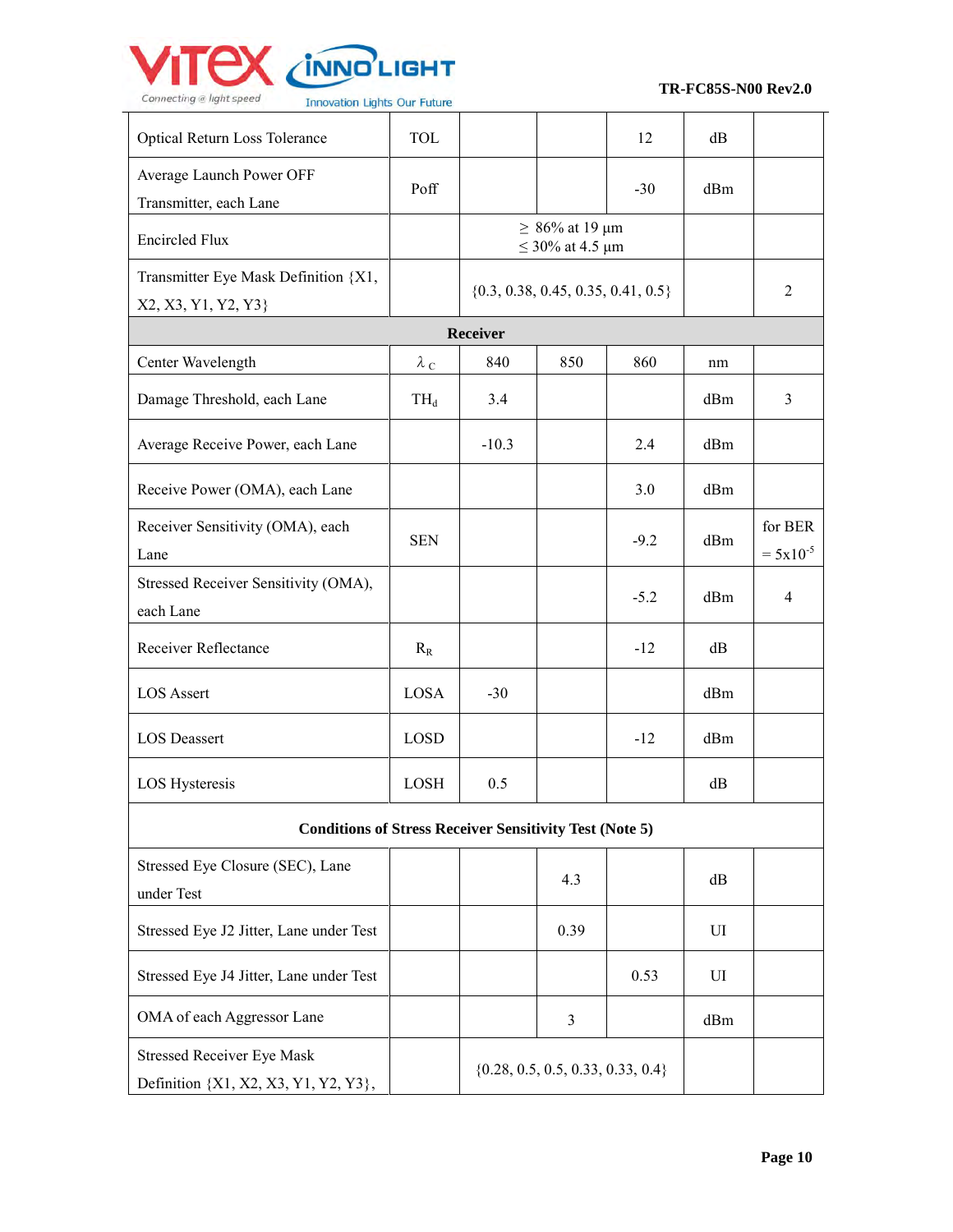

Hit ratio  $5x10^{-5}$  hits per sample

Notes:

- 1. Even if the TDP < 0.9 dB, the OMA min must exceed the minimum value specified here.
- 2. Hit ratio  $1.5x10^{-3}$  hits per sample.
- 3. The receiver shall be able to tolerate, without damage, continuous exposure to a modulated optical input signal having this power level on one lane. The receiver does not have to operate correctly at this input power.
- 4. Measured with conformance test signal at receiver input for BER =  $5x10^{-5}$ .
- 5. Vertical eye closure penalty, stressed eye J2 jitter, stressed eye J4 jitter, and stressed receiver eye mask definition are test conditions for measuring stressed receiver sensitivity. They are not characteristics of the receiver.

#### **11. Digital Diagnostic Functions**

The following digital diagnostic characteristics are defined over the Recommended Operating Environment unless otherwise specified. It is compliant to SFF-8436.

| <b>Parameter</b>                           | <b>Symbol</b> | Min     | <b>Max</b>                  | <b>Units</b> | <b>Notes</b>                        |
|--------------------------------------------|---------------|---------|-----------------------------|--------------|-------------------------------------|
| Temperature monitor<br>absolute error      | DMI Temp      | $-3$    | 3                           | degC         | Over operating<br>temperature range |
| Supply voltage monitor<br>absolute error   | DMI VCC       | $-0.15$ | 0.15                        | V            | Over full operating<br>range        |
| Channel RX power monitor<br>absolute error | DMI RX Ch     | $-2$    | $\mathcal{D}_{\mathcal{L}}$ | dB           |                                     |
| Channel Bias current<br>monitor            | DMI Ibias Ch  | $-10\%$ | 10%                         | mA           | $Ch1 \sim Ch4$                      |
| Channel TX power monitor<br>absolute error | DMI TX Ch     | $-2$    | 2                           | dВ           |                                     |

Notes:

1. Due to measurement accuracy of different single mode fibers, there could be an additional +/-1 dB fluctuation, or a +/- 3 dB total accuracy.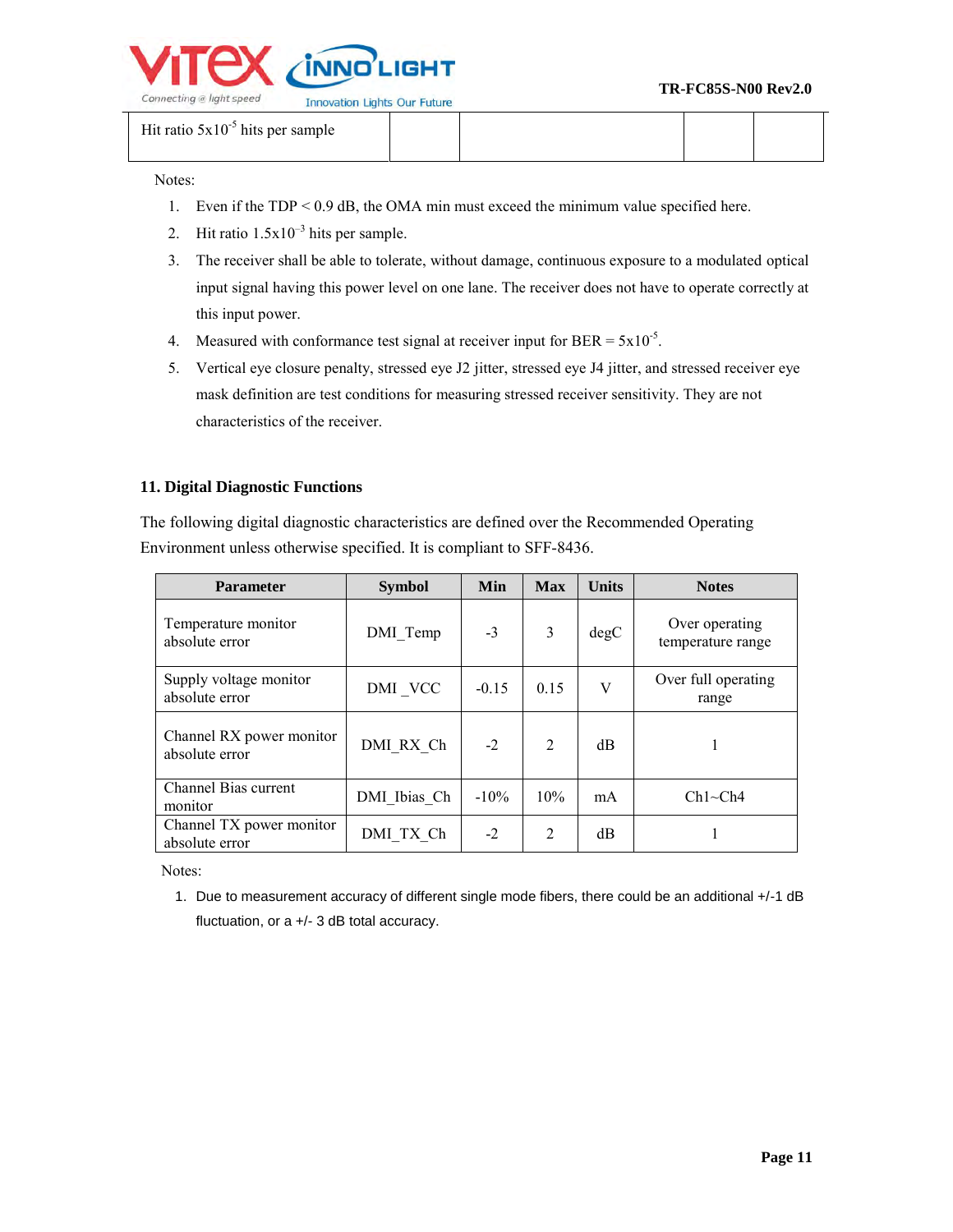

**12. Mechanical Dimensions**



**Figure 5. Mechanical Outline** 

#### **13. ESD**

This transceiver is specified as ESD threshold 1kV for high speed data pins and 2kV for all others electrical input pins, tested per MIL-STD-883, Method 3015.4 /JESD22-A114-A (HBM). However, normal ESD precautions are still required during the handling of this module. This transceiver is shipped in ESD protective packaging. It should be removed from the packaging and handled only in an ESD protected environment.

#### **14. Laser Safety**

This is a Class 1 Laser Product according to EN 60825-1:2014. This product complies with 21 CFR 1040.10 and 1040.11 except for deviations pursuant to Laser Notice No. 50, dated (June 24, 2007).

Caution: Use of controls or adjustments or performance of procedures other than those specified herein may result in hazardous radiation exposure.